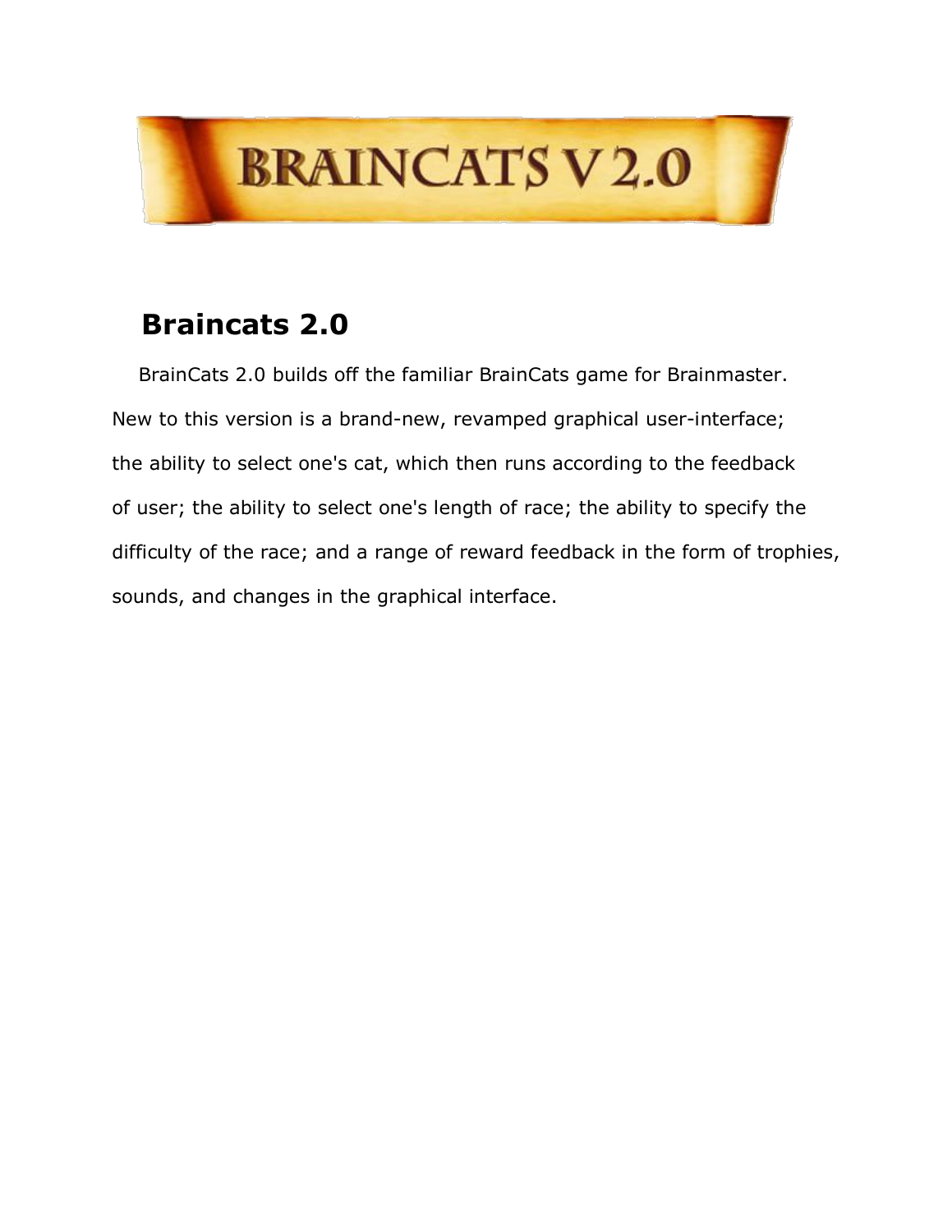# **The Interface:**

#### **The Start Screen**



**1. Select Cat:** Click on the cat who will run according to the user's feedback. The remaining (non-user) cats run according to an automated function independent of user feedback.

**2. Race Length:** The non-user cats will take about this long to complete the race - depending on the difficulty level and user feedback, the user could complete the race in a wide range of times. If the user meets the difficulty level consistently (see below), they can be expected to take about as long as the non user cats.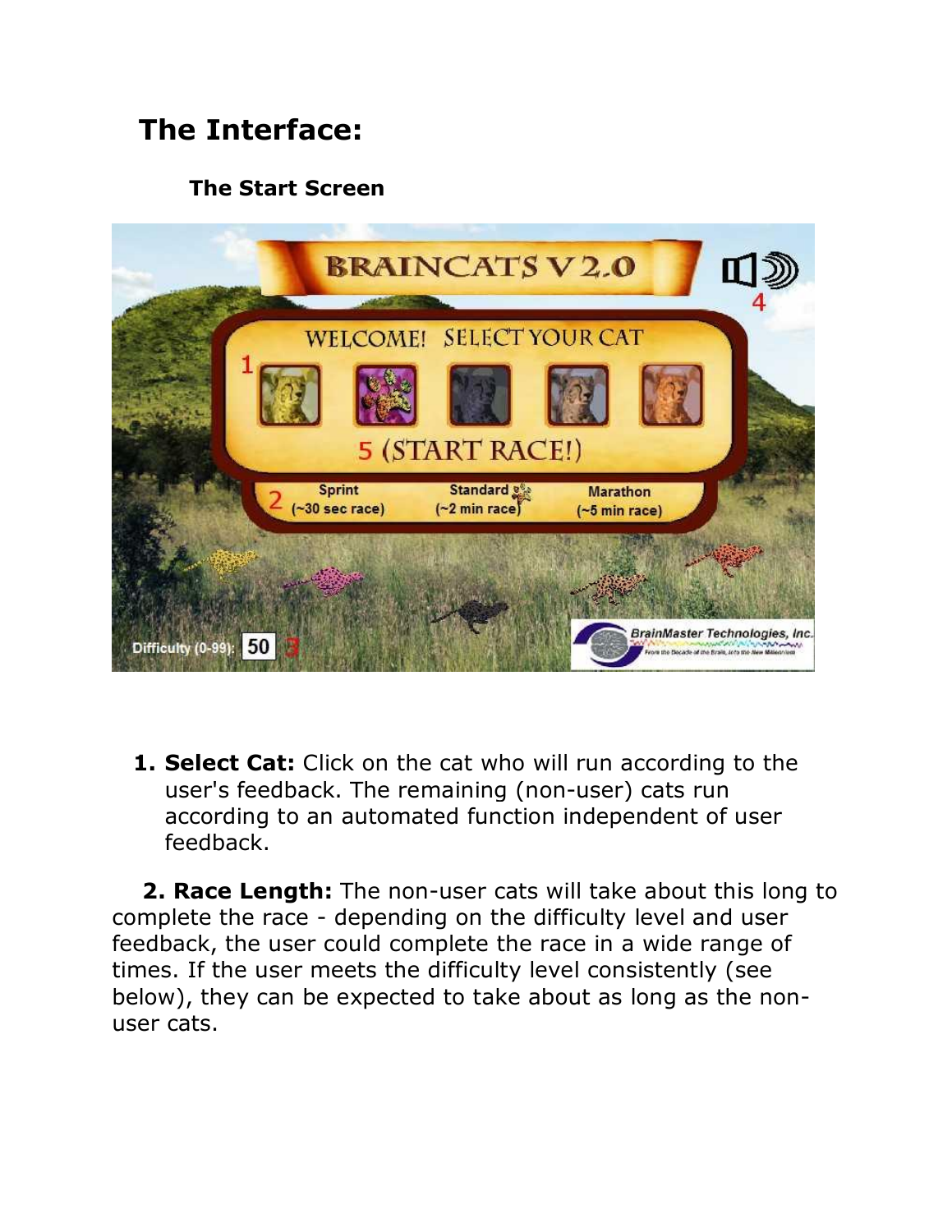**3. Difficulty:** The difficulty level corresponds to the percentage of client feedback that will put the player cat about "on par" with the race competition. The default value is 50%. For example, at a difficulty level of '25', the client will have to meet the required conditions about 25% of the time to keep up with their opponents in the race. As the client meets conditions more consistently, the chance of the client winning will also increase. So, in the case of 25, a client providing 35% feedback would have a good chance of winning the race.

**4. Sound On/Off:** The sounds act primarily as reward feedback and appear in five

different places during the game:

- At the game's start, the sound of a large feline roaring.
- At the result screen (see below) after a win, the sound of a large feline roaring.
- When the user earns a monkey trophy (see below), the sound of a monkey.
- When the user earns an elephant trophy (see below), the sound of an elephant.
- When the user reaches the nighttime scenario (see below), the sound of a kookaburra.
- When the user 'wins' after completing the nighttime scenario, all sounds play simultaneously.

**5. Start Race!:** Be sure you've fixed all your desired settings before moving on.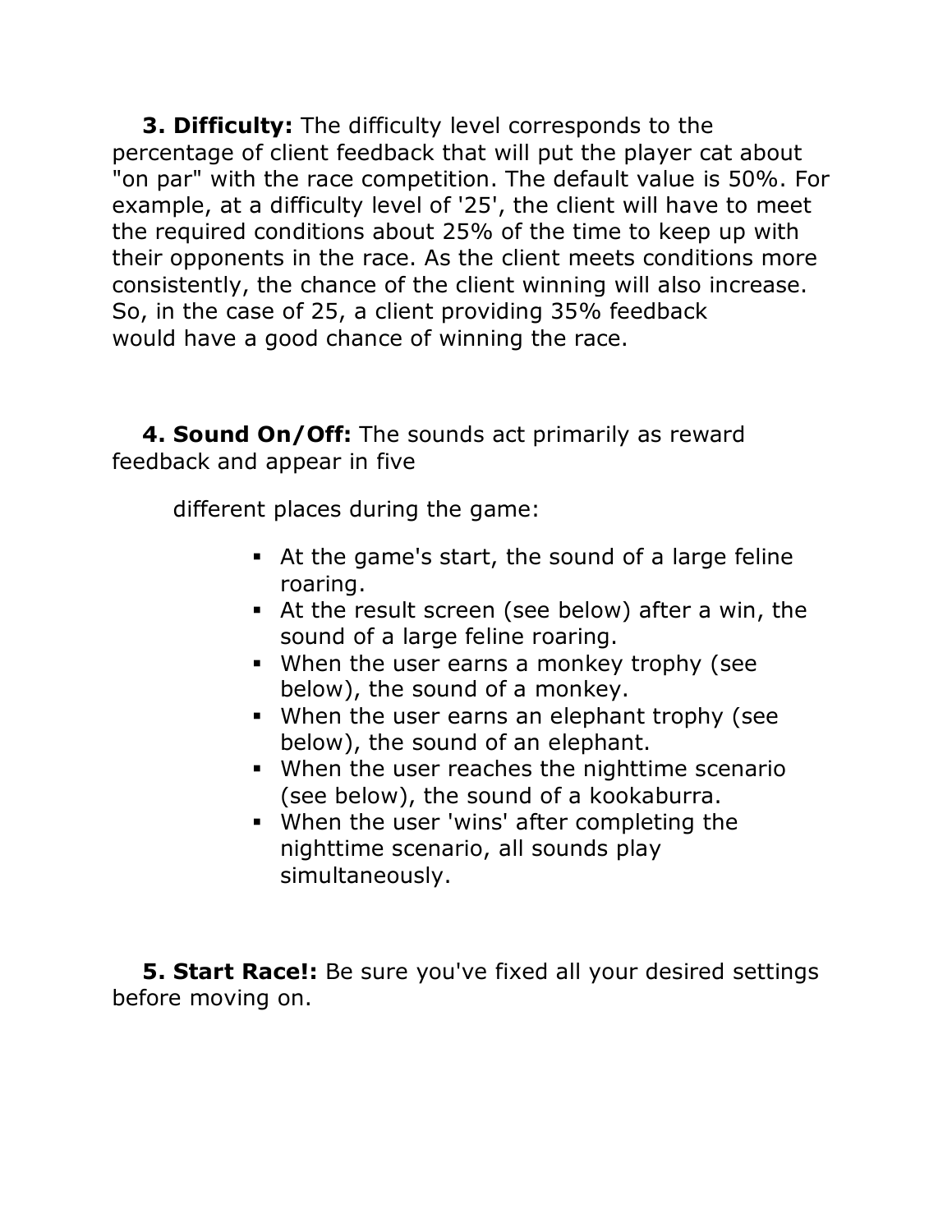#### **The Race Screen (Day)**



- **1. Sun:** This graphic will move through the sky as you win more races. eventually, when the sun passes the mountains in the West side of the screen, day turns to night (see below), and the process begins again with the moon in lieu of the sun.
- **2. Trophies:** As you gain points, trophies begin to appear. When the client meets feedback requirements, the trophies animate. Each stage has nine trophies with three models. For the daytime, these are the ladybugs, hummingbirds, and monkeys. For the nighttime, these are the bees, doves, and elephants.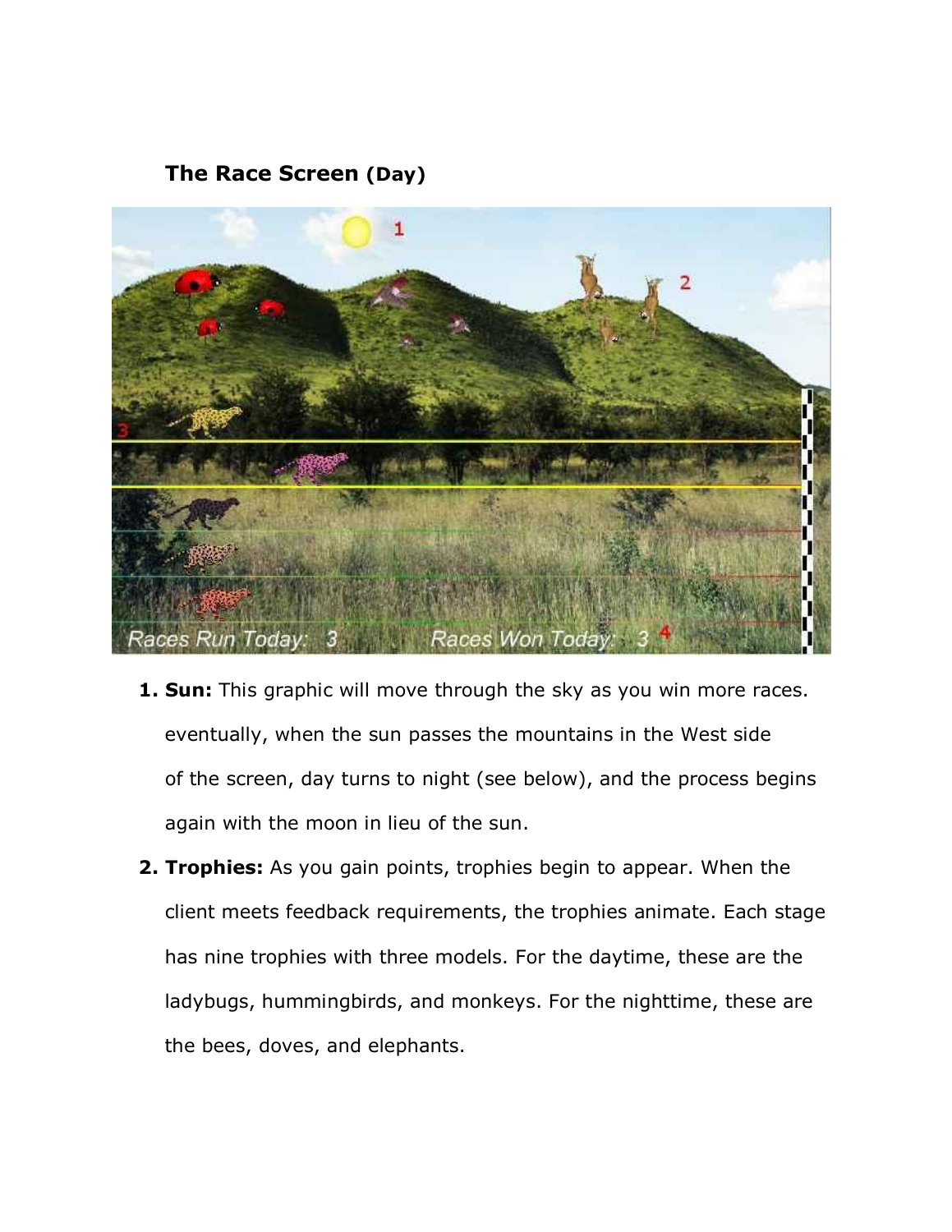- **3. Race Borders:** When the client meets feedback requirements, the borders of the race track will light up around the player's selected cat.
- **4. Statistics:** Here, you can see the user's performance for that game.



### **The Race Screen (Night)**

The nighttime race screen is identical to its daytime counterpart with regard

to game play - the difference is purely visual.